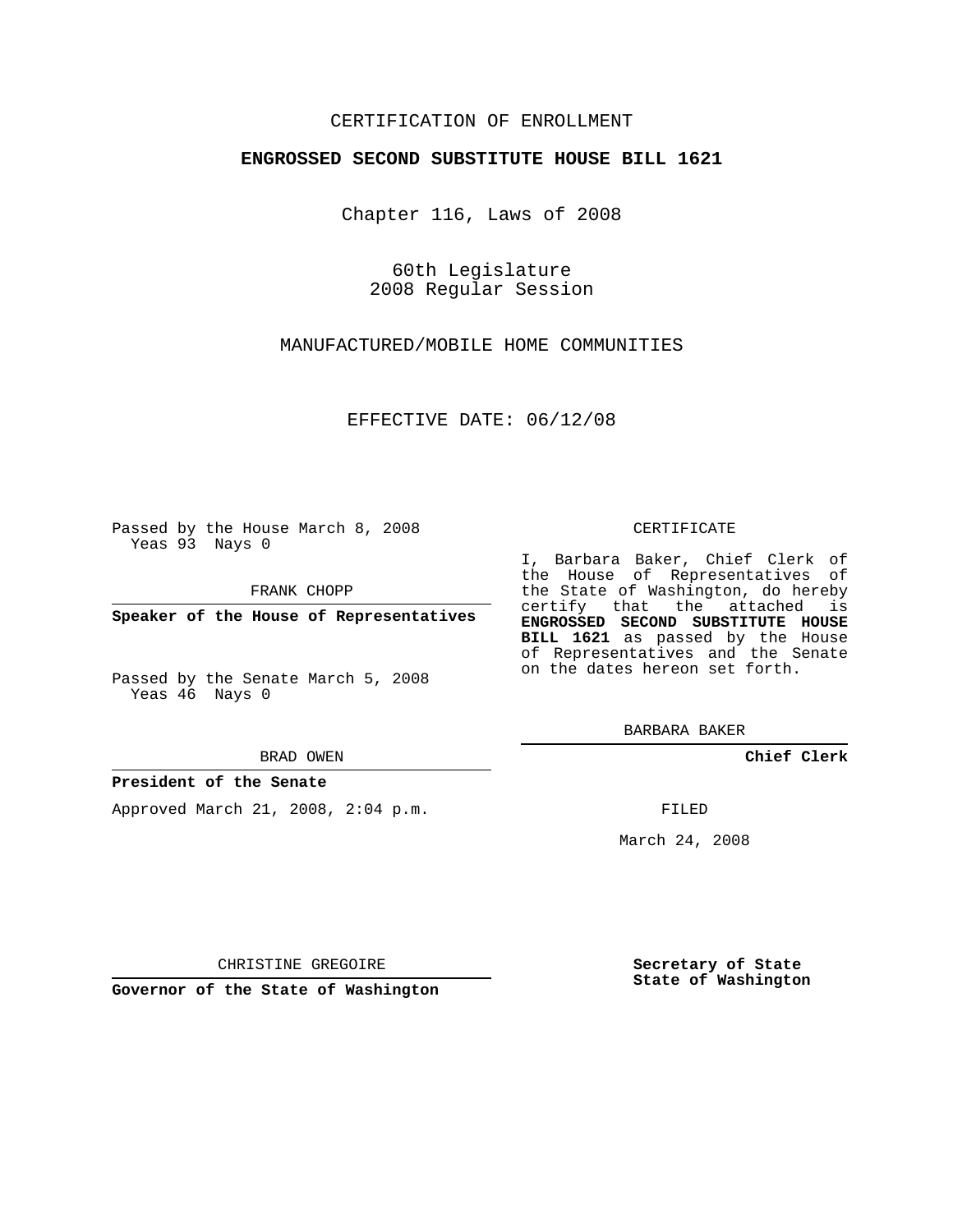# **ENGROSSED SECOND SUBSTITUTE HOUSE BILL 1621** \_\_\_\_\_\_\_\_\_\_\_\_\_\_\_\_\_\_\_\_\_\_\_\_\_\_\_\_\_\_\_\_\_\_\_\_\_\_\_\_\_\_\_\_\_

\_\_\_\_\_\_\_\_\_\_\_\_\_\_\_\_\_\_\_\_\_\_\_\_\_\_\_\_\_\_\_\_\_\_\_\_\_\_\_\_\_\_\_\_\_

AS AMENDED BY THE SENATE

Passed Legislature - 2008 Regular Session

## **State of Washington 60th Legislature 2008 Regular Session**

**By** House Finance (originally sponsored by Representatives B. Sullivan, Sells, Morrell, Lovick, Ormsby, Miloscia, Springer, McCoy, Sullivan, Hasegawa, O'Brien, Roberts, Conway, Wood, Haigh, Rolfes, and Simpson)

READ FIRST TIME 02/12/08.

 AN ACT Relating to the preservation of manufactured/mobile home communities; amending RCW 59.20.030, 82.45.010, and 59.22.050; adding new sections to chapter 59.20 RCW; creating a new section; and repealing RCW 59.23.005, 59.23.010, 59.23.015, 59.23.020, 59.23.025, 59.23.030, 59.23.035, and 59.23.040.

BE IT ENACTED BY THE LEGISLATURE OF THE STATE OF WASHINGTON:

NEW SECTION. **Sec. 1.** (1) The legislature finds that:

 (a) Manufactured/mobile home communities provide a significant source of homeownership opportunities for Washington residents. However, the increasing closure and conversion of manufactured/mobile home communities to other uses, combined with increasing mobile home lot rents, low vacancy rates in existing manufactured/mobile home communities, and the extremely high cost of moving homes when manufactured/mobile home communities close, increasingly make manufactured/mobile home community living insecure for manufactured/mobile home tenants.

 (b) Many tenants who reside in manufactured/mobile home communities are low-income households and senior citizens and are, therefore, those residents most in need of reasonable security in the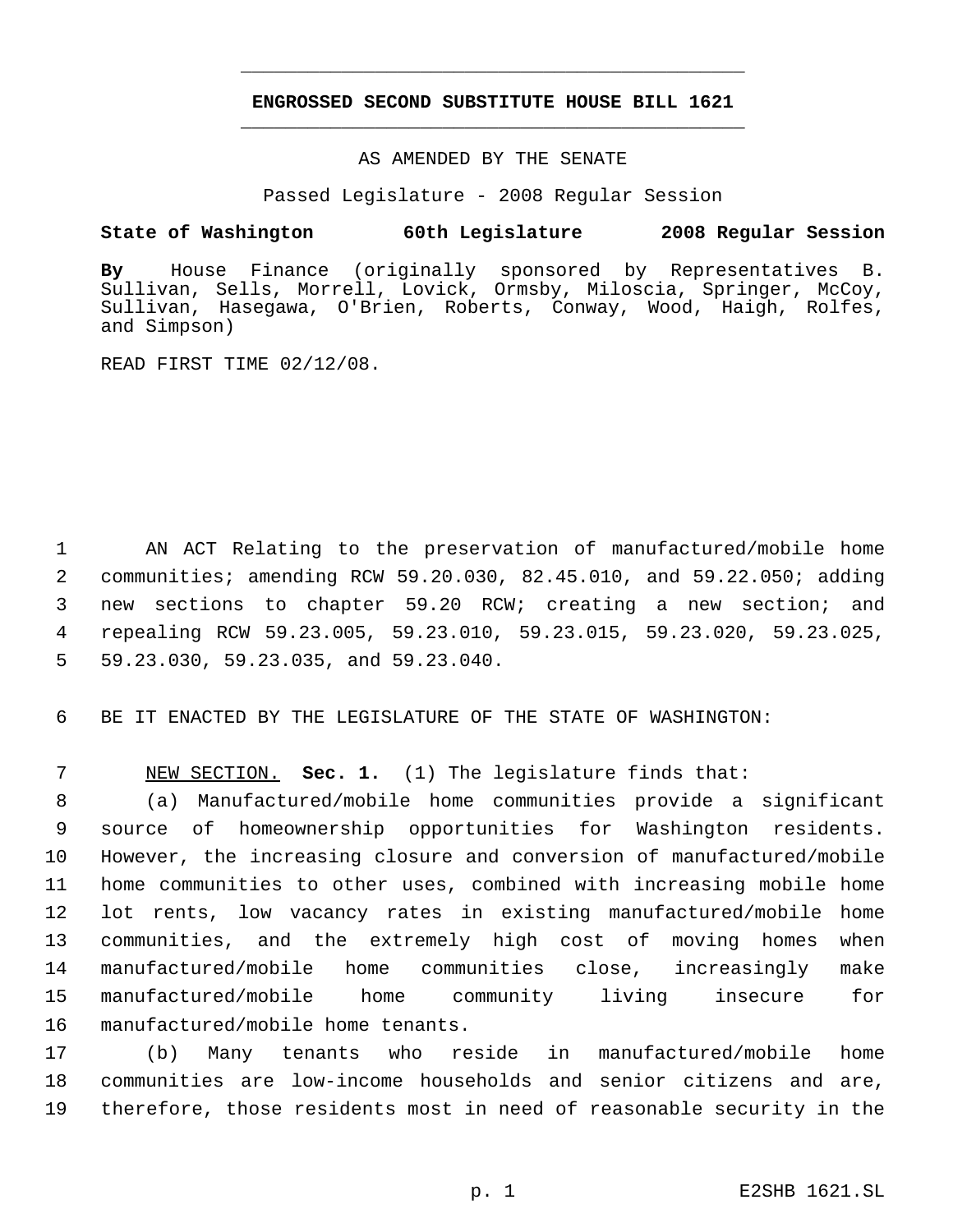siting of their manufactured/mobile homes because of the adverse impacts on the health, safety, and welfare of tenants forced to move due to closure, change of use, or discontinuance of manufactured/mobile home communities.

(c) The preservation of manufactured/mobile home communities:

 (i) Is a more economical alternative than providing new replacement housing units for tenants who are displaced from closing manufactured/mobile home communities;

 (ii) Is a strategy by which all local governments can meet the affordable housing needs of their residents;

 (iii) Is a strategy by which local governments planning under RCW 36.70A.040 may meet the housing element of their comprehensive plans as it relates to the provision of housing affordable to all economic sectors; and

 (iv) Should be a goal of all housing authorities and local governments.

 (d) The loss of manufactured/mobile home communities should not result in a net loss of affordable housing, thus compromising the ability of local governments to meet the affordable housing needs of its residents and the ability of these local governments planning under RCW 36.70A.040 to meet affordable housing goals under chapter 36.70A RCW.

 (e) The closure of manufactured/mobile home communities has serious environmental, safety, and financial impacts, including:

 (i) Homes that cannot be moved to other locations add to Washington's landfills;

(ii) Homes that are abandoned might attract crime; and

 (iii) Vacant homes that will not be reoccupied need to be tested for asbestos and lead, and these toxic materials need to be removed prior to demolition.

 (f) The self-governance aspect of tenants owning manufactured/mobile home communities results in a lesser usage of police resources as tenants experience fewer societal conflicts when they own the real estate as well as their homes.

 (g) Housing authorities, by their creation and purpose, are the public body corporate and politic of the city or county responsible for addressing the availability of safe and sanitary dwelling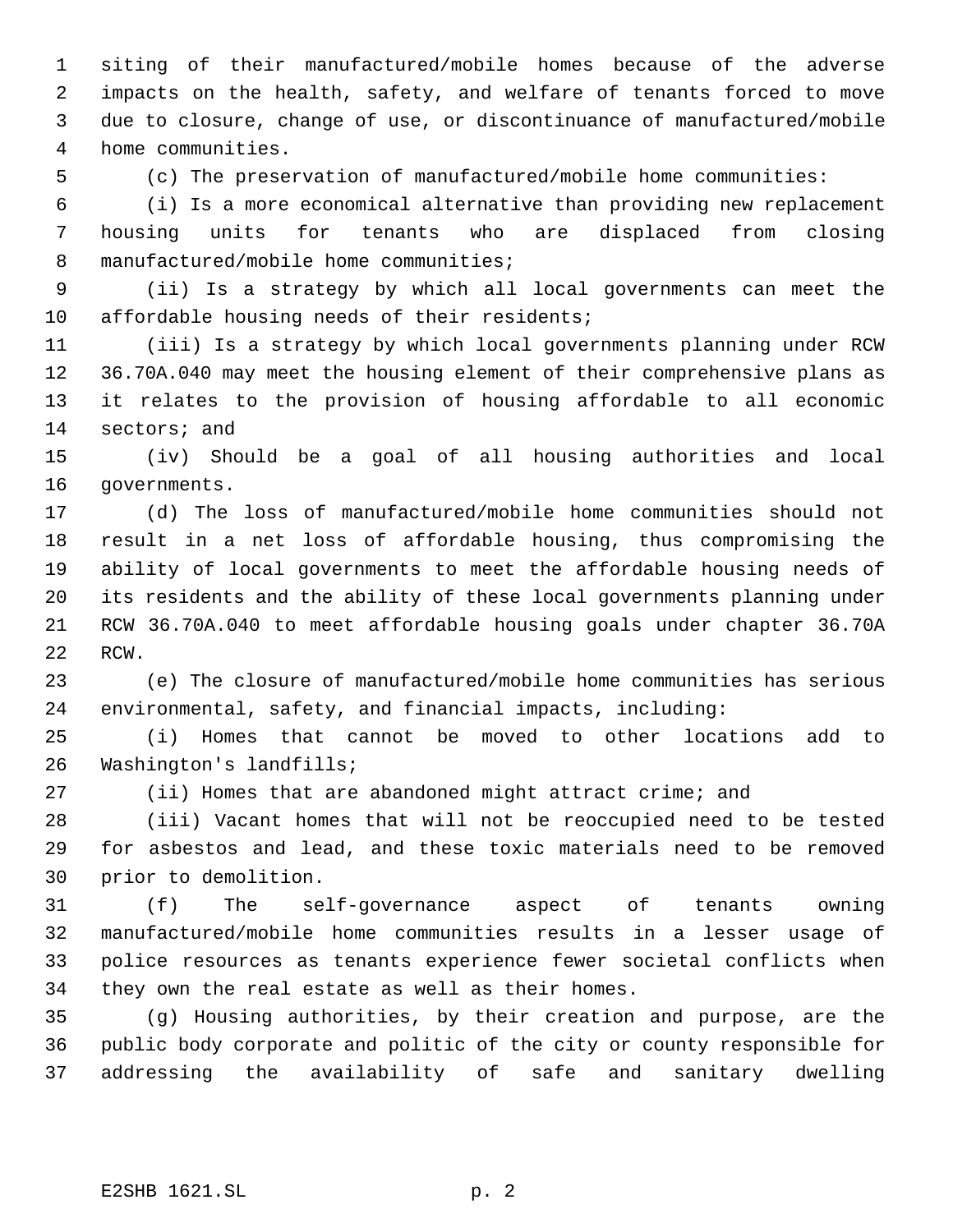accommodations available to persons of low income, senior citizens, and others.

 (2) It is the intent of the legislature to encourage and facilitate the preservation of existing manufactured/mobile home communities in the event of voluntary sales of manufactured/mobile home communities and, to the extent necessary and possible, to involve manufactured/mobile home community tenants or an eligible organization representing the interests of tenants, such as a nonprofit organization, housing authority, or local government, in the preservation of manufactured/mobile home communities.

 **Sec. 2.** RCW 59.20.030 and 2003 c 127 s 1 are each amended to read as follows:

For purposes of this chapter:

 (1) "Abandoned" as it relates to a mobile home, manufactured home, or park model owned by a tenant in a mobile home park, mobile home park cooperative, or mobile home park subdivision or tenancy in a mobile home lot means the tenant has defaulted in rent and by absence and by words or actions reasonably indicates the intention not to continue tenancy;

 (2) "Eligible organization" includes local governments, local housing authorities, nonprofit community or neighborhood-based organizations, federally recognized Indian tribes in the state of Washington, and regional or statewide nonprofit housing assistance organizations;

 (3) "Housing authority" or "authority" means any of the public body corporate and politic created in RCW 35.82.030;

 (4) "Landlord" means the owner of a mobile home park and includes the agents of a landlord;

 ( $(\frac{43}{})$ ) (5) "Local government" means a town government, city government, code city government, or county government in the state of Washington;

 (6) "Manufactured home" means a single-family dwelling built according to the United States department of housing and urban development manufactured home construction and safety standards act, which is a national preemptive building code. A manufactured home also: (a) Includes plumbing, heating, air conditioning, and electrical systems; (b) is built on a permanent chassis; and (c) can be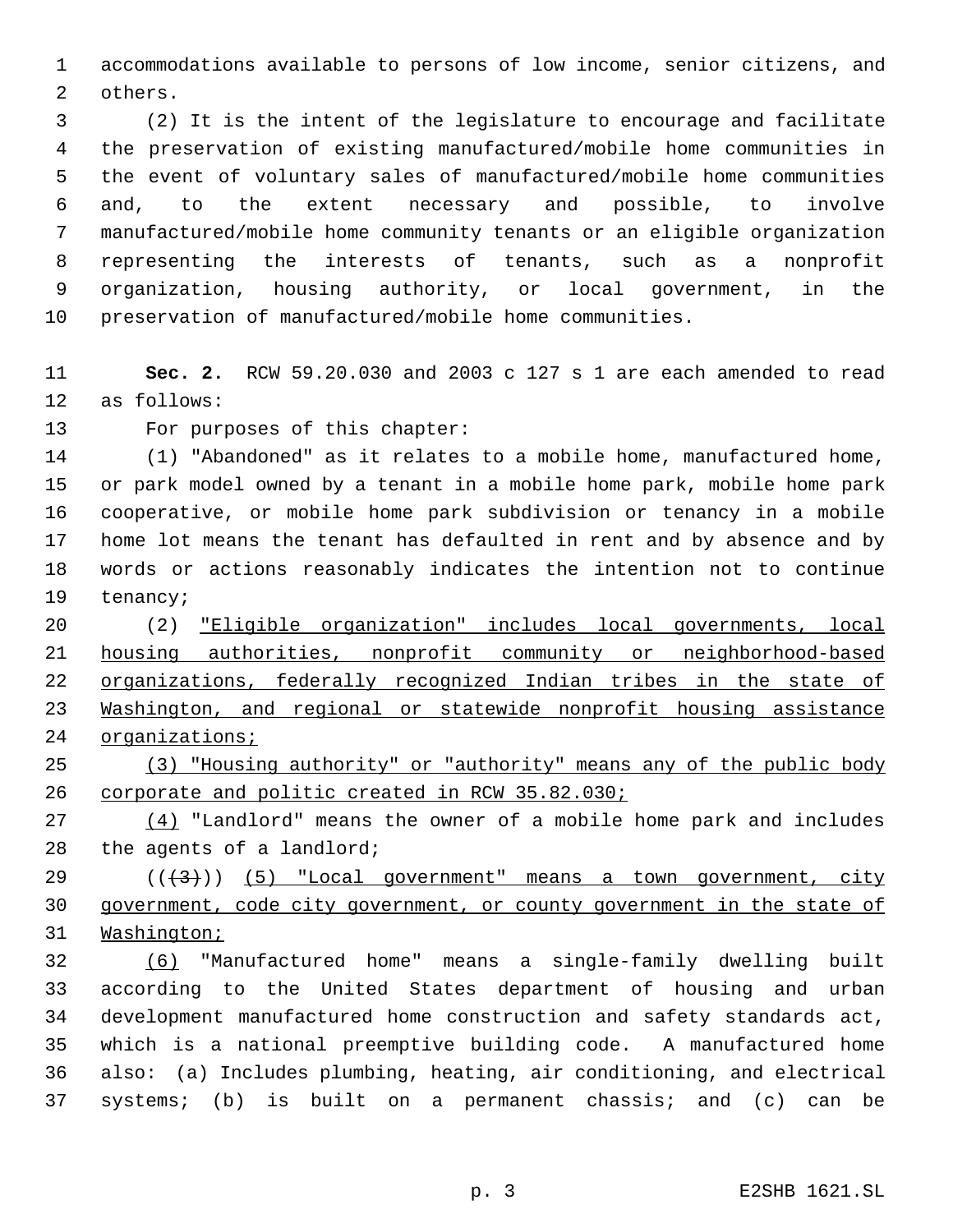transported in one or more sections with each section at least eight feet wide and forty feet long when transported, or when installed on the site is three hundred twenty square feet or greater;

 (((4))) (7) "Manufactured/mobile home" means either a manufactured home or a mobile home;

 (8) "Mobile home" means a factory-built dwelling built prior to June 15, 1976, to standards other than the United States department of housing and urban development code, and acceptable under applicable state codes in effect at the time of construction or introduction of the home into the state. Mobile homes have not been built since the introduction of the United States department of housing and urban 12 development manufactured home construction and safety act;

13 ( $(\overline{5})$ ) (9) "Mobile home lot" means a portion of a mobile home park or manufactured housing community designated as the location of one mobile home, manufactured home, or park model and its accessory buildings, and intended for the exclusive use as a primary residence by 17 the occupants of that mobile home, manufactured home, or park model;

 $((+6))$   $(10)$  "Mobile home park<sub>1</sub>"  $((+6))$  "manufactured housing 19 community<sub>L</sub>" or "manufactured/mobile home community" means any real property which is rented or held out for rent to others for the placement of two or more mobile homes, manufactured homes, or park models for the primary purpose of production of income, except where such real property is rented or held out for rent for seasonal 24 recreational purpose only and is not intended for year-round occupancy;

 $((+7)$ ) (11) "Mobile home park cooperative" or "manufactured housing cooperative" means real property consisting of common areas and two or more lots held out for placement of mobile homes, manufactured homes, or park models in which both the individual lots and the common areas are owned by an association of shareholders which leases or otherwise extends the right to occupy individual lots to its own members;

 ( $(\frac{48}{})$ ) (12) "Mobile home park subdivision" or "manufactured housing subdivision" means real property, whether it is called a subdivision, condominium, or planned unit development, consisting of common areas and two or more lots held for placement of mobile homes, manufactured homes, or park models in which there is private ownership of the individual lots and common, undivided ownership of the common areas by owners of the individual lots;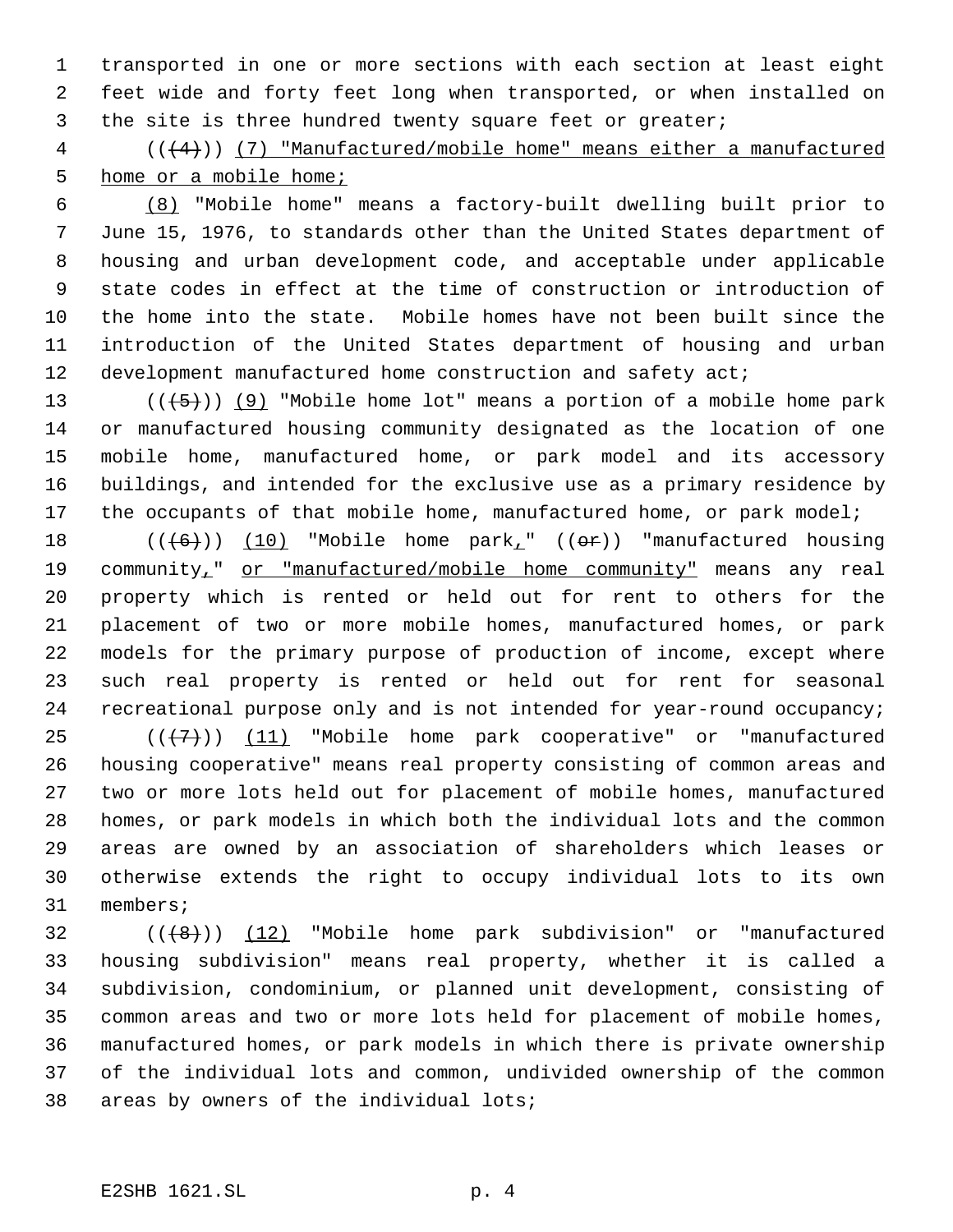(( $\{9\}$ )) (13) "Notice of sale" means a notice required under section 2 4 of this act to be delivered to all tenants of a manufactured/mobile home community and other specified parties within fourteen days after the date on which any advertisement, multiple listing, or public notice 5 advertises that a manufactured/mobile home community is for sale;

 (14) "Park model" means a recreational vehicle intended for permanent or semi-permanent installation and is used as a primary residence;

9 (( $(10)$ ) (15) "Qualified sale of manufactured/mobile home 10 community" means the sale, as defined in RCW 82.45.010, of land and improvements comprising a manufactured/mobile home community that is 12 transferred in a single purchase to a qualified tenant organization or 13 to an eligible organization for the purpose of preserving the property 14 as a manufactured/mobile home community;

 (16) "Qualified tenant organization" means a formal organization of tenants within a manufactured/mobile home community, with the only 17 requirement for membership consisting of being a tenant;

18 (17) "Recreational vehicle" means a travel trailer, motor home, truck camper, or camping trailer that is primarily designed and used as temporary living quarters, is either self-propelled or mounted on or drawn by another vehicle, is transient, is not occupied as a primary residence, and is not immobilized or permanently affixed to a mobile home lot;

 ( $(\overline{+11})$ )  $(18)$  "Tenant" means any person, except a transient, who rents a mobile home lot;

26 ( $(\frac{12}{12})$ ) (19) "Transient" means a person who rents a mobile home lot for a period of less than one month for purposes other than as a primary residence;

29 ( $(\frac{13}{13})$ ) (20) "Occupant" means any person, including a live-in care provider, other than a tenant, who occupies a mobile home, manufactured home, or park model and mobile home lot.

 **Sec. 3.** RCW 82.45.010 and 2000 2nd sp.s. c 4 s 26 are each amended to read as follows:

 (1) As used in this chapter, the term "sale" shall have its ordinary meaning and shall include any conveyance, grant, assignment, quitclaim, or transfer of the ownership of or title to real property, including standing timber, or any estate or interest therein for a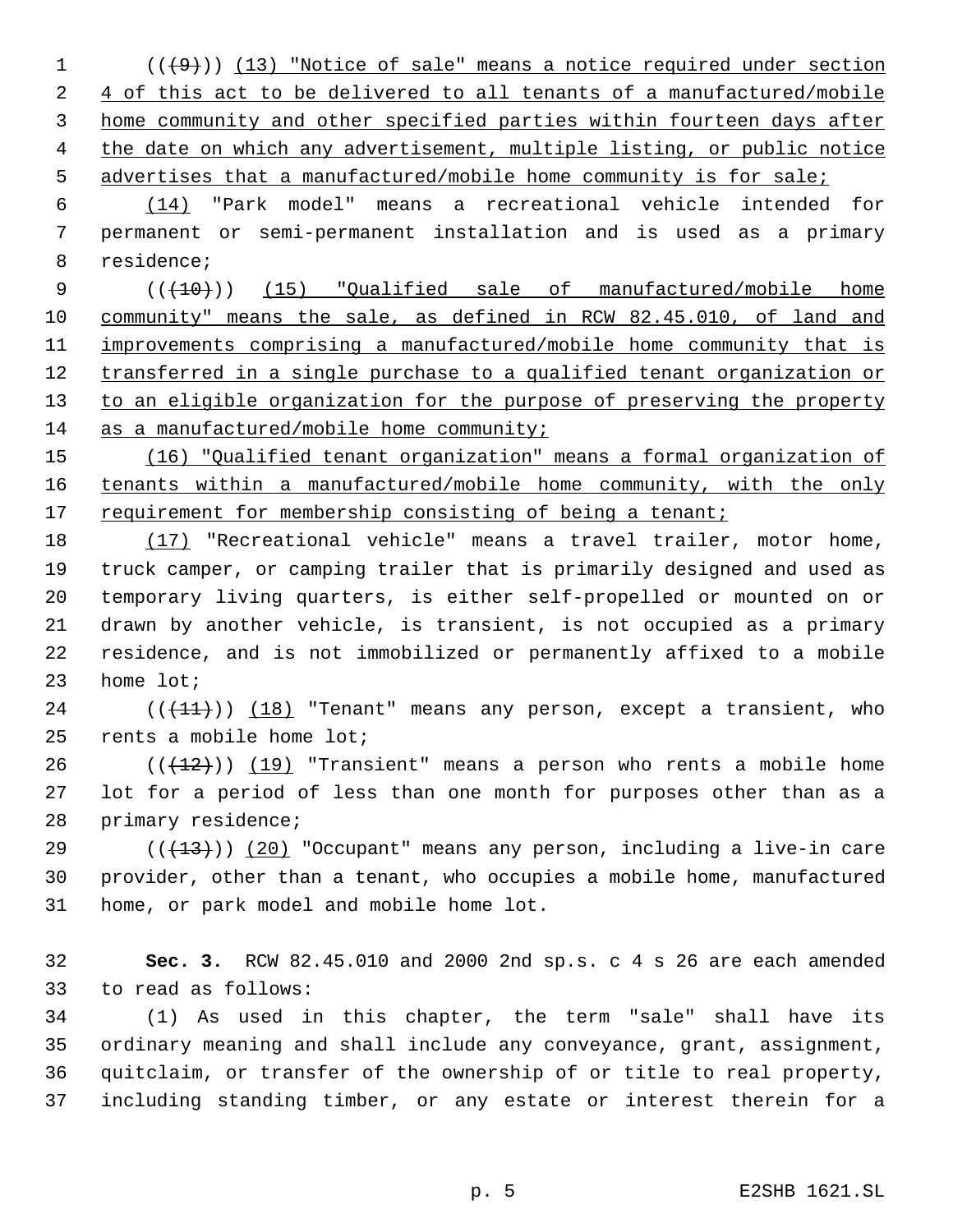valuable consideration, and any contract for such conveyance, grant, assignment, quitclaim, or transfer, and any lease with an option to purchase real property, including standing timber, or any estate or interest therein or other contract under which possession of the property is given to the purchaser, or any other person at the purchaser's direction, and title to the property is retained by the vendor as security for the payment of the purchase price. The term also includes the grant, assignment, quitclaim, sale, or transfer of improvements constructed upon leased land.

 (2) The term "sale" also includes the transfer or acquisition within any twelve-month period of a controlling interest in any entity with an interest in real property located in this state for a valuable consideration. For purposes of this subsection, all acquisitions of persons acting in concert shall be aggregated for purposes of determining whether a transfer or acquisition of a controlling interest has taken place. The department of revenue shall adopt standards by rule to determine when persons are acting in concert. In adopting a rule for this purpose, the department shall consider the following:

 (a) Persons shall be treated as acting in concert when they have a relationship with each other such that one person influences or controls the actions of another through common ownership; and

 (b) When persons are not commonly owned or controlled, they shall be treated as acting in concert only when the unity with which the purchasers have negotiated and will consummate the transfer of ownership interests supports a finding that they are acting as a single entity. If the acquisitions are completely independent, with each purchaser buying without regard to the identity of the other purchasers, then the acquisitions shall be considered separate acquisitions.

(3) The term "sale" shall not include:

(a) A transfer by gift, devise, or inheritance.

 (b) A transfer of any leasehold interest other than of the type mentioned above.

 (c) A cancellation or forfeiture of a vendee's interest in a contract for the sale of real property, whether or not such contract contains a forfeiture clause, or deed in lieu of foreclosure of a mortgage.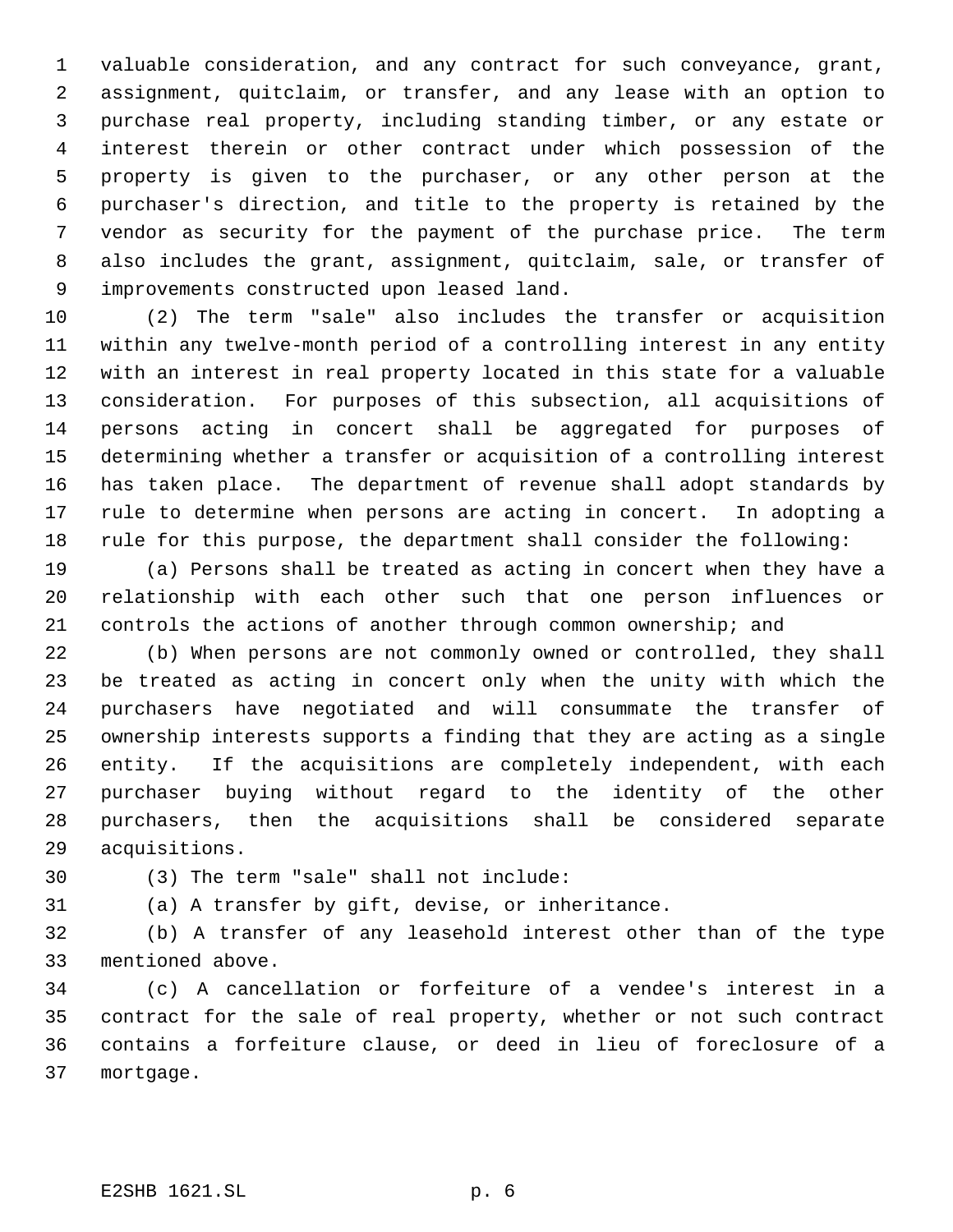(d) The partition of property by tenants in common by agreement or as the result of a court decree.

 (e) The assignment of property or interest in property from one spouse to the other in accordance with the terms of a decree of divorce or in fulfillment of a property settlement agreement.

 (f) The assignment or other transfer of a vendor's interest in a contract for the sale of real property, even though accompanied by a conveyance of the vendor's interest in the real property involved.

 (g) Transfers by appropriation or decree in condemnation proceedings brought by the United States, the state or any political subdivision thereof, or a municipal corporation.

 (h) A mortgage or other transfer of an interest in real property merely to secure a debt, or the assignment thereof.

 (i) Any transfer or conveyance made pursuant to a deed of trust or an order of sale by the court in any mortgage, deed of trust, or lien foreclosure proceeding or upon execution of a judgment, or deed in lieu of foreclosure to satisfy a mortgage or deed of trust.

 (j) A conveyance to the federal housing administration or veterans administration by an authorized mortgagee made pursuant to a contract of insurance or guaranty with the federal housing administration or veterans administration.

 (k) A transfer in compliance with the terms of any lease or contract upon which the tax as imposed by this chapter has been paid or where the lease or contract was entered into prior to the date this tax was first imposed.

(l) The sale of any grave or lot in an established cemetery.

 (m) A sale by the United States, this state or any political subdivision thereof, or a municipal corporation of this state.

 (n) A sale to a regional transit authority or public corporation under RCW 81.112.320 under a sale/leaseback agreement under RCW 81.112.300.

 (o) A transfer of real property, however effected, if it consists of a mere change in identity or form of ownership of an entity where there is no change in the beneficial ownership. These include transfers to a corporation or partnership which is wholly owned by the transferor and/or the transferor's spouse or children: PROVIDED, That if thereafter such transferee corporation or partnership voluntarily transfers such real property, or such transferor, spouse, or children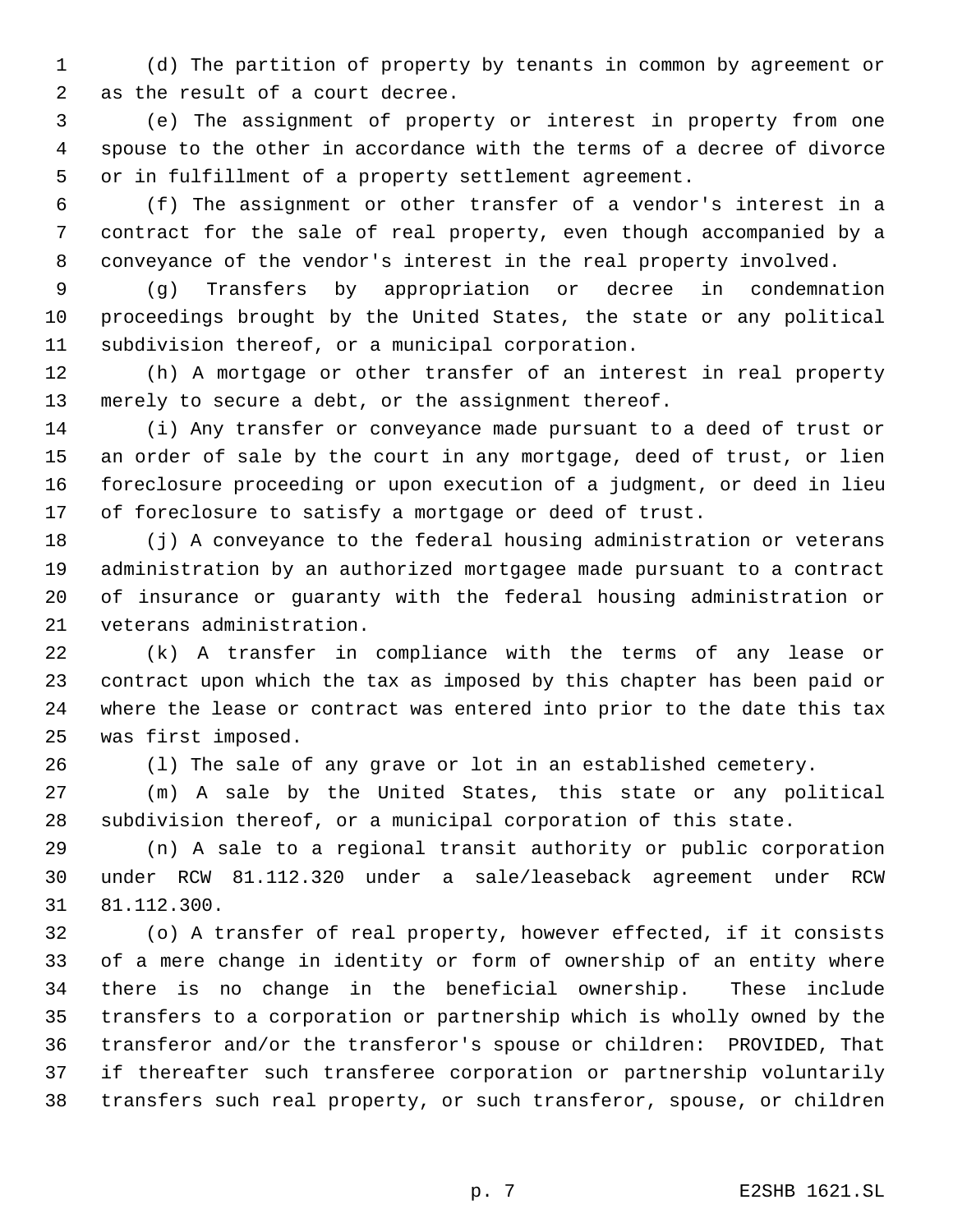voluntarily transfer stock in the transferee corporation or interest in the transferee partnership capital, as the case may be, to other than (1) the transferor and/or the transferor's spouse or children, (2) a trust having the transferor and/or the transferor's spouse or children as the only beneficiaries at the time of the transfer to the trust, or (3) a corporation or partnership wholly owned by the original transferor and/or the transferor's spouse or children, within three years of the original transfer to which this exemption applies, and the tax on the subsequent transfer has not been paid within sixty days of becoming due, excise taxes shall become due and payable on the original transfer as otherwise provided by law.

 (p)(i) A transfer that for federal income tax purposes does not involve the recognition of gain or loss for entity formation, liquidation or dissolution, and reorganization, including but not limited to nonrecognition of gain or loss because of application of section 332, 337, 351, 368(a)(1), 721, or 731 of the Internal Revenue Code of 1986, as amended.

 (ii) However, the transfer described in (p)(i) of this subsection cannot be preceded or followed within a twelve-month period by another transfer or series of transfers, that, when combined with the otherwise 21 exempt transfer or transfers described in  $(p)(i)$  of this subsection, results in the transfer of a controlling interest in the entity for valuable consideration, and in which one or more persons previously holding a controlling interest in the entity receive cash or property in exchange for any interest the person or persons acting in concert 26 hold in the entity. This subsection  $(3)(p)(ii)$  does not apply to that part of the transfer involving property received that is the real property interest that the person or persons originally contributed to the entity or when one or more persons who did not contribute real property or belong to the entity at a time when real property was purchased receive cash or personal property in exchange for that person or persons' interest in the entity. The real estate excise tax under this subsection (3)(p)(ii) is imposed upon the person or persons who previously held a controlling interest in the entity.

 (q) A qualified sale of a manufactured/mobile home community, as defined in RCW 59.20.030, that takes place on or after the effective date of this act but before December 31, 2018.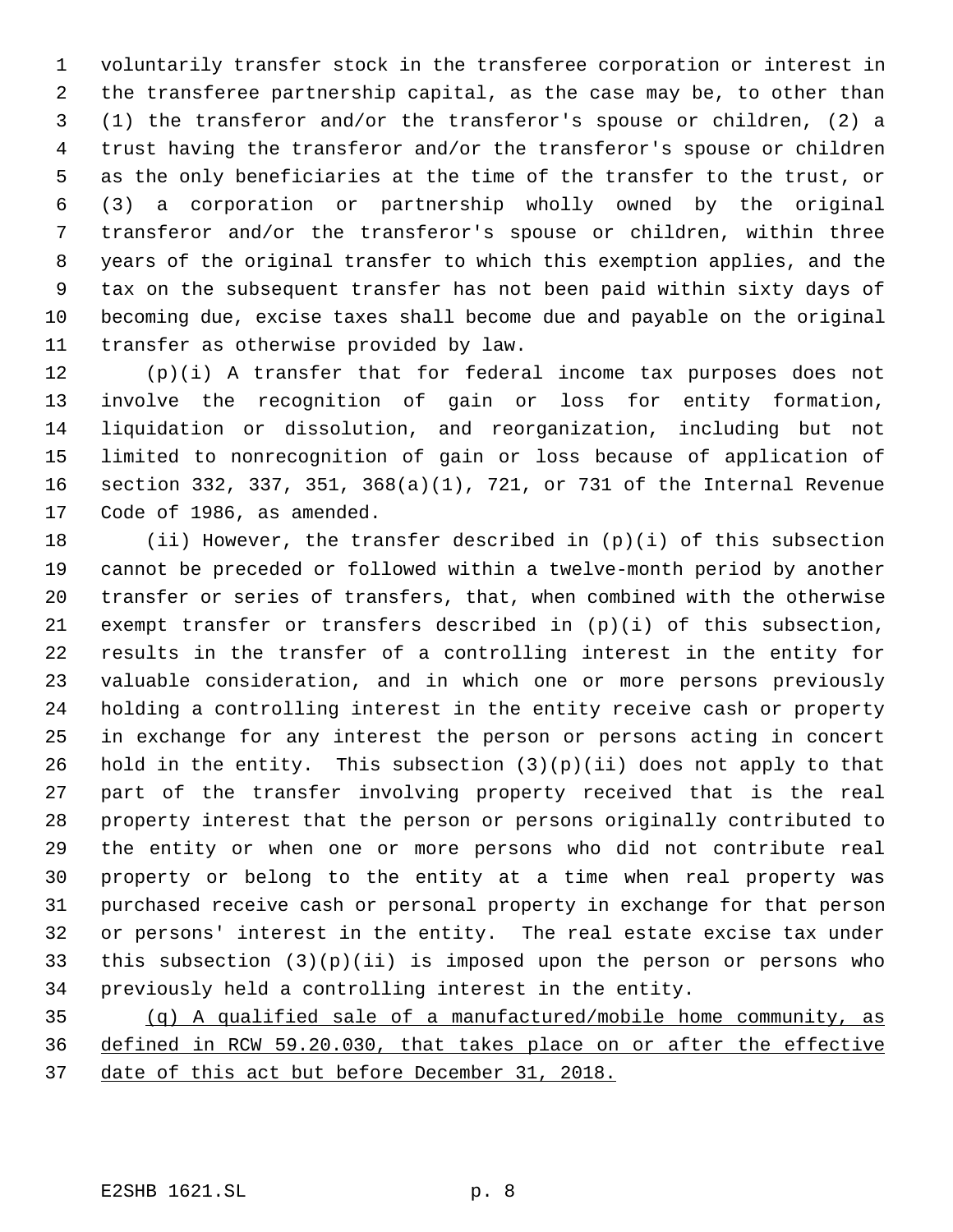- NEW SECTION. **Sec. 4.** A new section is added to chapter 59.20 RCW to read as follows:
- (1) A landlord must provide a written notice of sale of a manufactured/mobile home community by certified mail or personal delivery to:
- (a) Each tenant of the manufactured/mobile home community;
- (b) The officers of any known qualified tenant organization;
- 8 (c) The office of manufactured housing;
- (d) The local government within whose jurisdiction all or part of 10 the manufactured/mobile home community exists;
- (e) The housing authority within whose jurisdiction all or part of the manufactured/mobile home community exists; and
- (f) The Washington state housing finance commission.
- (2) A notice of sale must include:
- (a) A statement that the landlord intends to sell the 16 manufactured/mobile home community; and
- (b) The contact information of the landlord or landlord's agent who is responsible for communicating with the qualified tenant organization or eligible organization regarding the sale of the property.
- NEW SECTION. **Sec. 5.** A new section is added to chapter 59.20 RCW to read as follows:
- A landlord intending to sell a manufactured/mobile home community is encouraged to negotiate in good faith with qualified tenant organizations and eligible organizations.
- **Sec. 6.** RCW 59.22.050 and 2007 c 432 s 9 are each amended to read as follows:
- 27 (1) In order to provide general assistance to manufactured/mobile home resident organizations, qualified tenant organizations, 29 manufactured/mobile home community or park owners, and landlords and 30 tenants, the department shall establish an office of ((mobile home 31 affairs)) manufactured housing.
- This office will provide ((an ombudsman service to mobile home park owners and mobile home tenants with respect to problems and disputes between park owners and park residents and to provide)), either 35 directly or through contracted services, technical assistance to qualified tenant organizations as defined in RCW 59.20.030 and resident